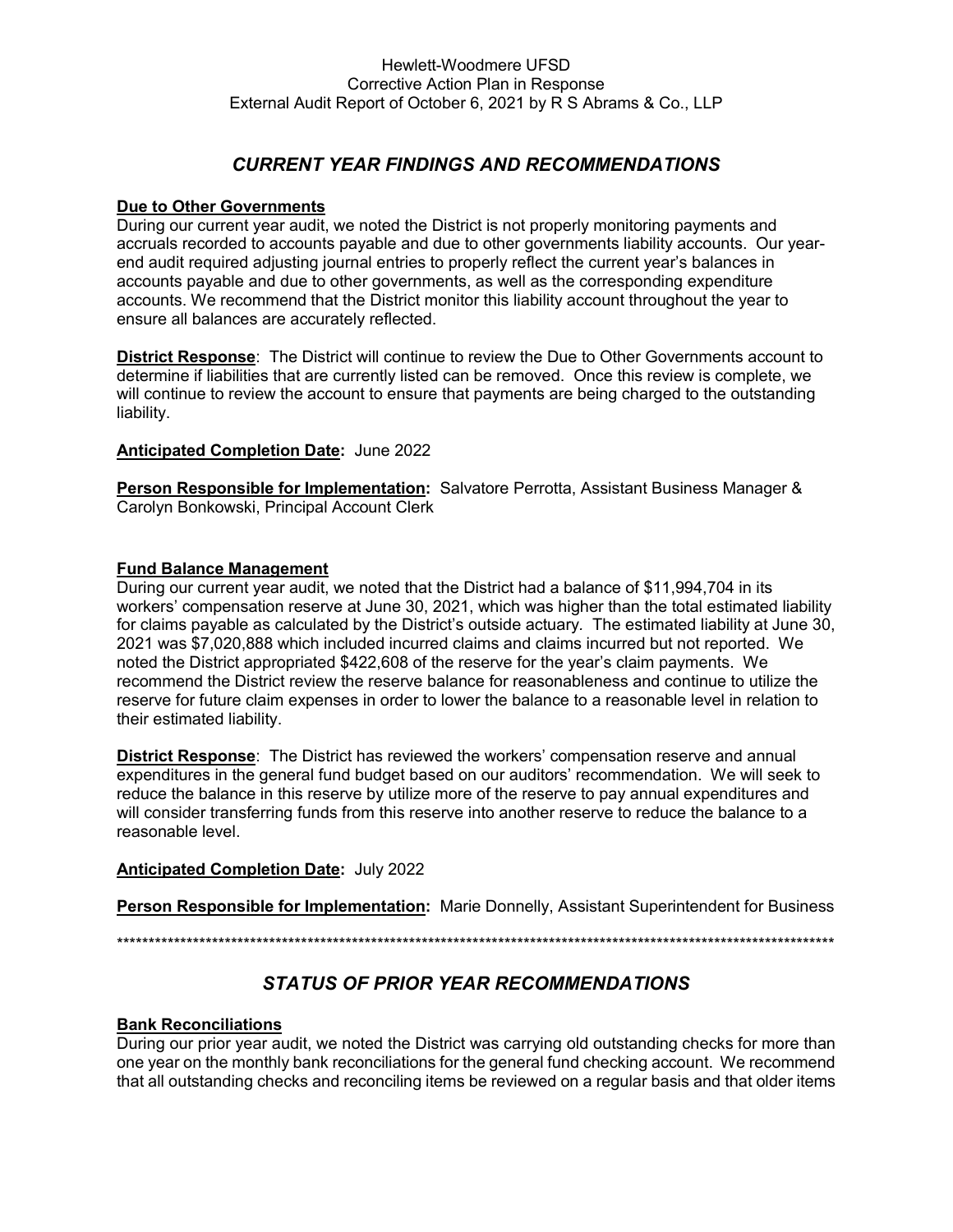# Hewlett-Woodmere UFSD Corrective Action Plan in Response External Audit Report of October 6, 2021 by R S Abrams & Co., LLP

be investigated and removed from the bank reconciliations and the accounting records be adjusted accordingly.

# **STATUS**: Implemented

#### **School Lunch Fund Balance**

During our prior year audit, we noted the District did not transfer funds from the general fund to the school lunch fund to cover negative student balances at June 30, 2020, as per New York State Education Law 908, as added by Section 2 of Part B of Chapter 56 of the laws of 2018, *Prohibition Against Meal Shaming*. We noted a budgeted transfer of \$17,500 was included in the adopted budget. However, this transfer was a subsidy to cover general operating costs in the school lunch fund and was not specific to the negative student balances. We recommend the District review the school lunch fund operations to determine if a general fund subsidy is required to cover general operating costs and to ensure a separate transfer is recorded at June 30 of each fiscal year to cover the negative student balances.

**STATUS**: Implemented

#### **Fund Balance Management**

During our prior year audit, we noted that the District had a balance of \$12,400,808 in its workers' compensation reserve at June 30, 2020, which appears to be higher than the total estimated liability for claims payable as calculated by the District's outside actuary*.* The estimated liability at June 30, 2020 is \$4,620,436 which includes incurred claims and claims incurred but not reported. We noted the District appropriated \$7,378 of the reserve for the current year claim payments. We recommend the District review the reserve balance for reasonableness and continue to utilize the reserve for future claim expenses in order to lower the balance to a reasonable level in relation to their estimated liability.

# **STATUS**: Partially Implemented

**District Response**: The District has reviewed the workers' compensation reserve and annual expenditures in the general fund budget based on our auditors' recommendation. We will seek to reduce the balance in this reserve by utilize more of the reserve to pay annual expenditures and will consider transferring funds from this reserve into another reserve to reduce the balance to a reasonable level.

#### **Anticipated Completion Date:** July 2022

# **Person Responsible for Implementation:** Marie Donnelly, Assistant Superintendent for Business

#### **Due to Other Governments**

During our prior year audit, we noted the District is not properly monitoring payments made against the due to other governments liability account. Our year-end audit required multiple adjusting journal entries to properly apply certain payments during the year against the current due to other governments liability. We recommend that the District monitor this liability account throughout the year to ensure all associated payments are recorded against the outstanding liability.

**STATUS**: Partially Implemented